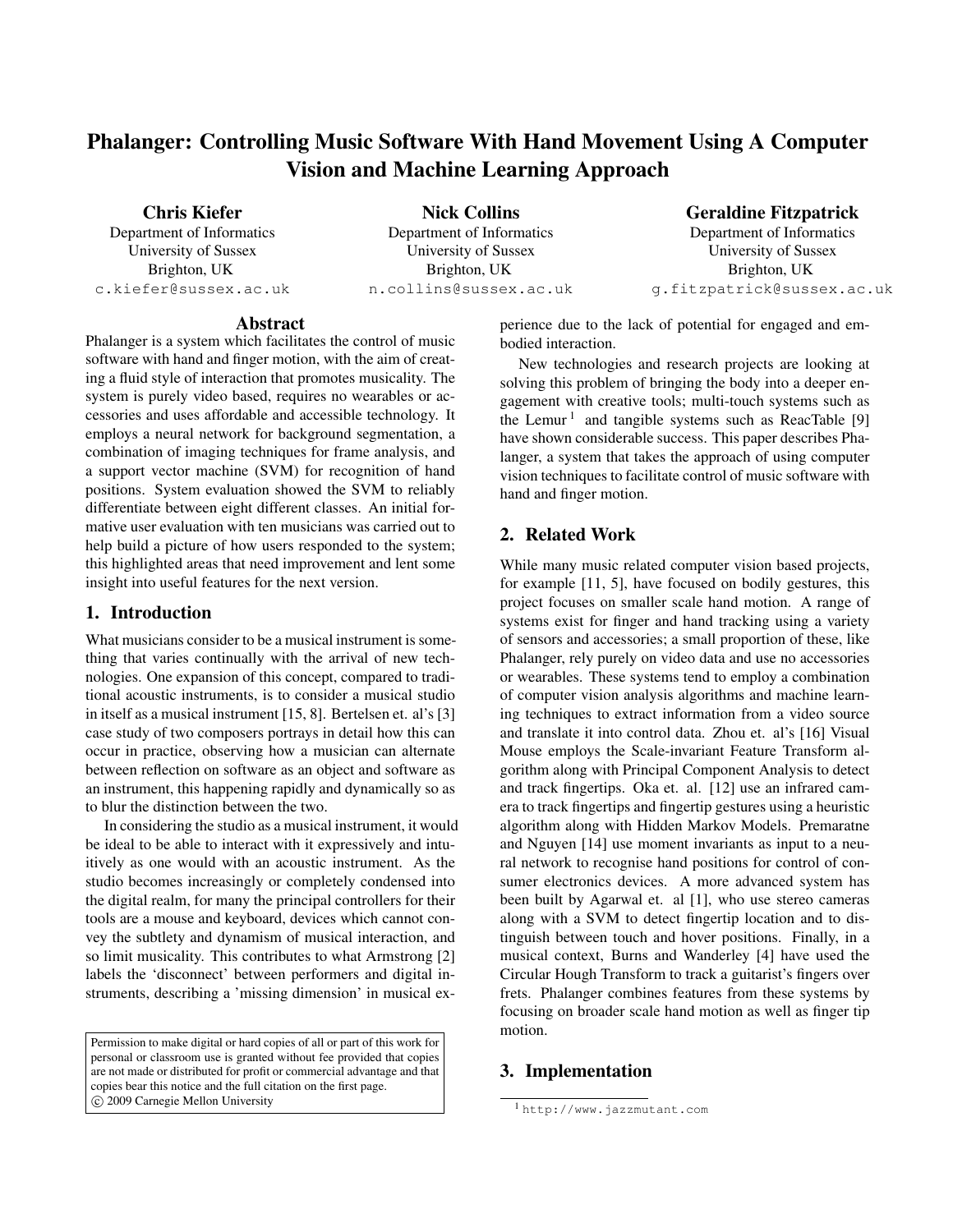

Figure 1. An Overview

The use of hand movement to control software has strong potential for enhancing musicality in interaction. Hand movement is natural and direct, implying easy learnability. It can also convey subtle, complex and fluid movement, with a potential for virtuosity in interaction. The challenge is in how to detect and track the subtleties of movement in a robust and reliable way. Along with addressing this challenge, Phalanger had some more practical design aims. Firstly to design a system which would work without wearables such as markers or sensors on the hand, which can be inconvenient and may impede motion. Secondly, to design a system which would work on lower cost and accessible hardware. Phalanger was developed using the openFrameworks<sup>2</sup> C++ library, chosen for it's range of add-on libraries, cross-platform portability and speed. It also uses the openCV $3$  computer vision library, along with Fann<sup>4</sup> and libSVM[6] for machine learning. The reference system here is a MacBook Pro 2.2GHz laptop. For the video source, good results were achieved with both a Sony DCR-TRV80E firewire camcorder and a low cost (*£*25) Sony PS3Eye USB camera at 320x240 resolution. The system works in three phases (see figure 1); firstly background segmentation, and then frame analysis with hand position recognition. It functions as a library which can be integrated within a host application.

#### 3.1. Background Segmentation

The background segmentation process uses skin colour detection to separate the hand from the background. A neural network technique was chosen here, as opposed to employing a histogram method, so that the system would be dynamically configurable for each user's particular camera, room lighting and skin tone. Phalanger takes snapshots of the room without the user, and then of the front and back of the user's hand; these images are used as training examples for a back propagation network. Following from [10], the pixel values are converted from RGB to the YCbCr colour space; in this way the luminance value (Y) can be discarded, leaving the chrominance values as neural network inputs. This makes the algorithm more robust to lighting changes, and allows for a smaller network. The network architecture was determined experimentally, and consists of two input neurons, four hidden neurons with linear transfer functions and one output neuron with a sigmoid transfer function. In use, the trained network is run on every pixel of video data,



Figure 2. Frame Analysis. Table 1. SVM inputs

| 6 furthest contour points from the centroid (normalised) |
|----------------------------------------------------------|
| 4 closest hull defects to the centroid (normalised)      |
| angles between the far points                            |
| angles between the near points                           |
| first 6 Hu moments                                       |
| the centroid (normalised)                                |
| height: width ratio of the hand blob rectangle           |

separating the skin from the background as in figure 2.

#### 3.2. Frame Analysis

The next stage analyses the video data with imaging techniques. There's an extensive selection of algorithms available for image features analysis [7], the following were chosen with the aim of arriving at a fixed number of data points which could be passed to a machine learning process. The first stage is to take the grayscale output from the skin detector and smooth out the edges with erosion and dilation, before performing blob tracking to locate the rectangle enclosing the hand. An active contour algorithm is then used to find the hand shape, and this is simplified to an approximation with a reduced number of points. The contour is used to find the convex hull of the hand, from which the convexity defects can be derived. The approximated contour and convexity defects are sorted in relation to their distance from the blob centroid to obtain the six farthest points on the contour and the four nearest defects. Finally, the contour is analysed to find the first 6 Hu moment invariants. These outputs, summarised in table 1, are used both as inputs to the hand position recognition process and as tracking data for individual points on the hand.

#### 3.3. Hand Position Detection

The hand position detection process is centred around a SVM, which observes the inputs from the frame analysis and attempts to predict the shape of the hand. Phalanger uses libSVM's *C SVC* type SVM, with a radial basis function kernel configured with  $C=2$  and  $\gamma=0.2$ . In training the system records observations, over a number of frames, of the

<sup>2</sup> http://www.openframeworks.cc/

<sup>3</sup> http://sourceforge.net/projects/opencvlibrary/

<sup>4</sup> http://leenissen.dk/fann/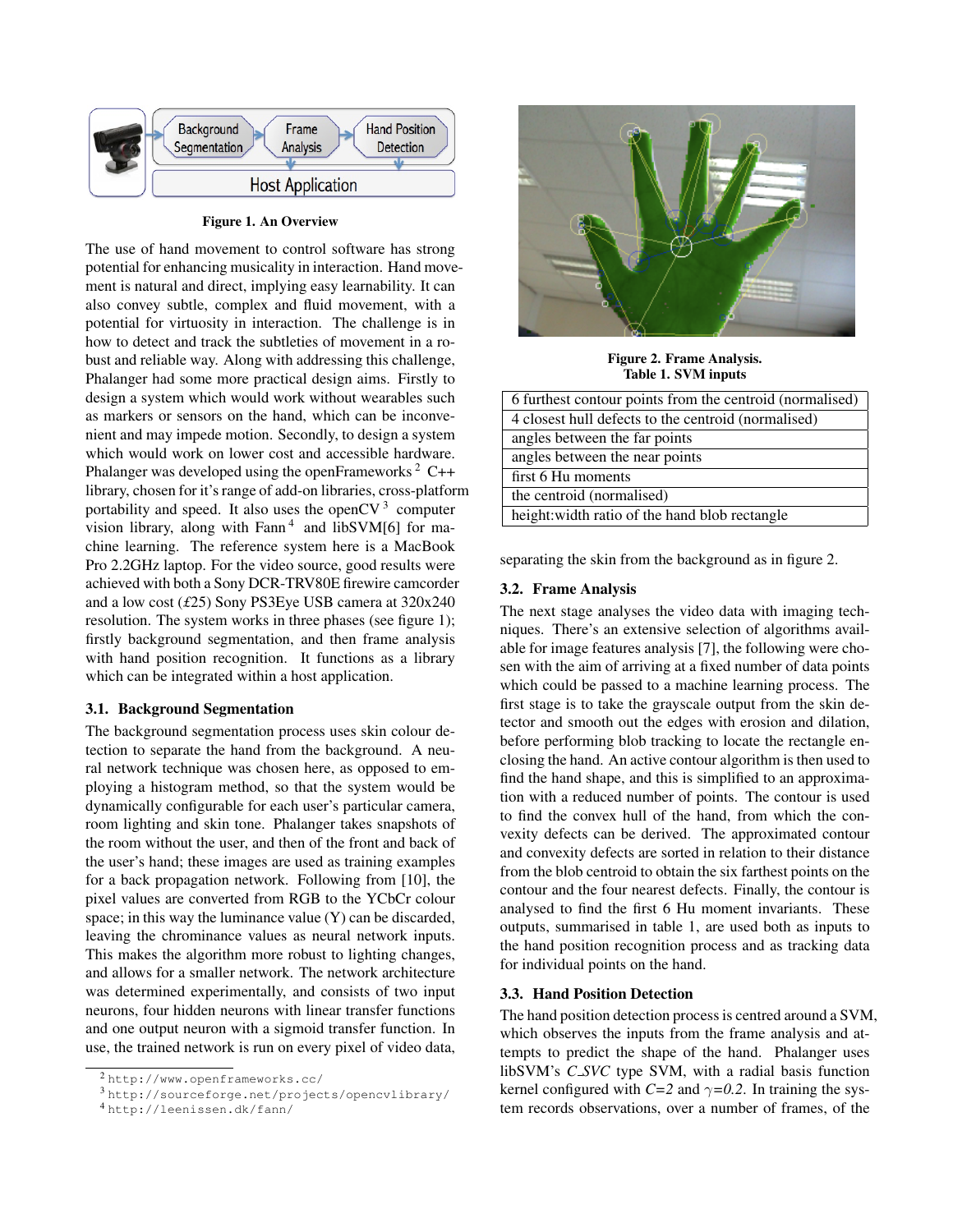hand in one or more positions which represent a particular class. The amount of frames needed for training varies with the number of classes and the quality of the training data. In some cases Phalanger works reliably with 10 frames per class, but generally recording 100 or over yields better results. Under-training the system can result in undesirable jitter in the output of the SVM.

## 3.4. In Use

The system is embedded within a host application, which can use the combination of hand position class and frame analysis as control data. Based on data about hand shape, inferences can be made from the frame analysis about other parameters of motion. For example, if it is known that the hand is in a closed fist position with the index finger extended, it can be inferred that index finger tip position is the highest point in the contour.

## 4. Evaluation

There are two significant performance benchmarks: speed and recognition reliability. The speed of operation is currently between 14 and 18 frames per second. In terms of reliability, in testing the SVM could differentiate between up to 8 different hand positions with a cross-validation accuracy of over 96.5% when trained with 100 frames per class.

User experience was also tested. Phalanger is a work in progress so at this stage, informal 'formative' [13] evaluation seemed most appropriate, with the aim of getting initial feedback on which to base the next stages of development. Ten musicians were asked to try out Phalanger in three different scenarios (see figure 3), giving their feedback in semi-structured interviews which broadly focused on their experience of trying this style of interaction. The first scenario comprised a Tetris like sound game, where participants could knock falling blocks with their index finger to trigger different sounds depending on where the blocks landed, and also change hand position to hold the blocks from falling. The second application was an experiment in controlling sound with hand shape, the points and angles of a web drawn around the extremities of the hand directly controlling granular synthesis parameters. Lastly, the participants tried a sound mixing scenario where they could navigate across a set of virtual sliders by moving their hand in a parallel plane to the camera, and zoom in and out by moving their hand forwards and backwards. By changing to a grabbing position, they could change the level of the sliders. In all these scenarios, users controlled the software with their hand facing a camera pointing up from the table, their elbows resting on the table. The scenarios were designed to explore the range ways in which the system might be used in different musical contexts, testing mappings for discrete and continuous control, and both hand and fingertip motion. The interviews were analysed using a grounded theory approach.



Figure 3. Evaluation Scenarios. Clockwise from top-left: a Tetris style sound game, hand shape controlled granular synthesis, sound mixing

#### 4.1. Results

Responses fell broadly into four categories: control, feedback, ergonomics and learnability. In terms of control, reactions ranged from negative ('*I keep on moving things when I don't intend to*', '*it's a bit unpredictable*') to unsure ('*I felt in control to a certain extent, I don't think I could quite find the direct correlation*') to positive ('*it's got a really light kind of feel to it, I think I find it controllable*','*it's easy to control*'). Half of the interviewees felt that the system needed to be more responsive ('*it needs to be a bit faster somehow*', '*speed of response could be better*'). Precision was also an issue for some ('*fine control is difficult*'), leading to suggestions for creative uses which suited less precise control ('*I'd like to draw parametric EQ lines with hand movements whereas something like volume levels needs more precision*'). There was some comment about the mapping of hand motion to sound; one interviewee described how they would prefer discrete gestures to continuous control for navigating the mixer, another participant liked the way that hand motion in the granular synthesis scenario seemed to match the way the sound changed. As with the issue of controllability, there was a wide range of reactions about learnability. Some found the system difficult to adjust to ('*sometimes I get it and then sometimes I seem to lose what I'm doing*') while others picked it up successfully ('*it's taken me a little while to get used to it, I'm finding I can quite consistently get it to do what I want now*'). This was related to issues of familiarity with a style of interaction most had not tried before ('*the mouse is easier because I've used it before*', '*this is weird, I'm used to a mixing desk*'). There were some interesting results concerning visual feedback which again showed the range of preference between the participants. Phalanger shows the user's hand on the screen in three variations: just the hand, the hand with markers from